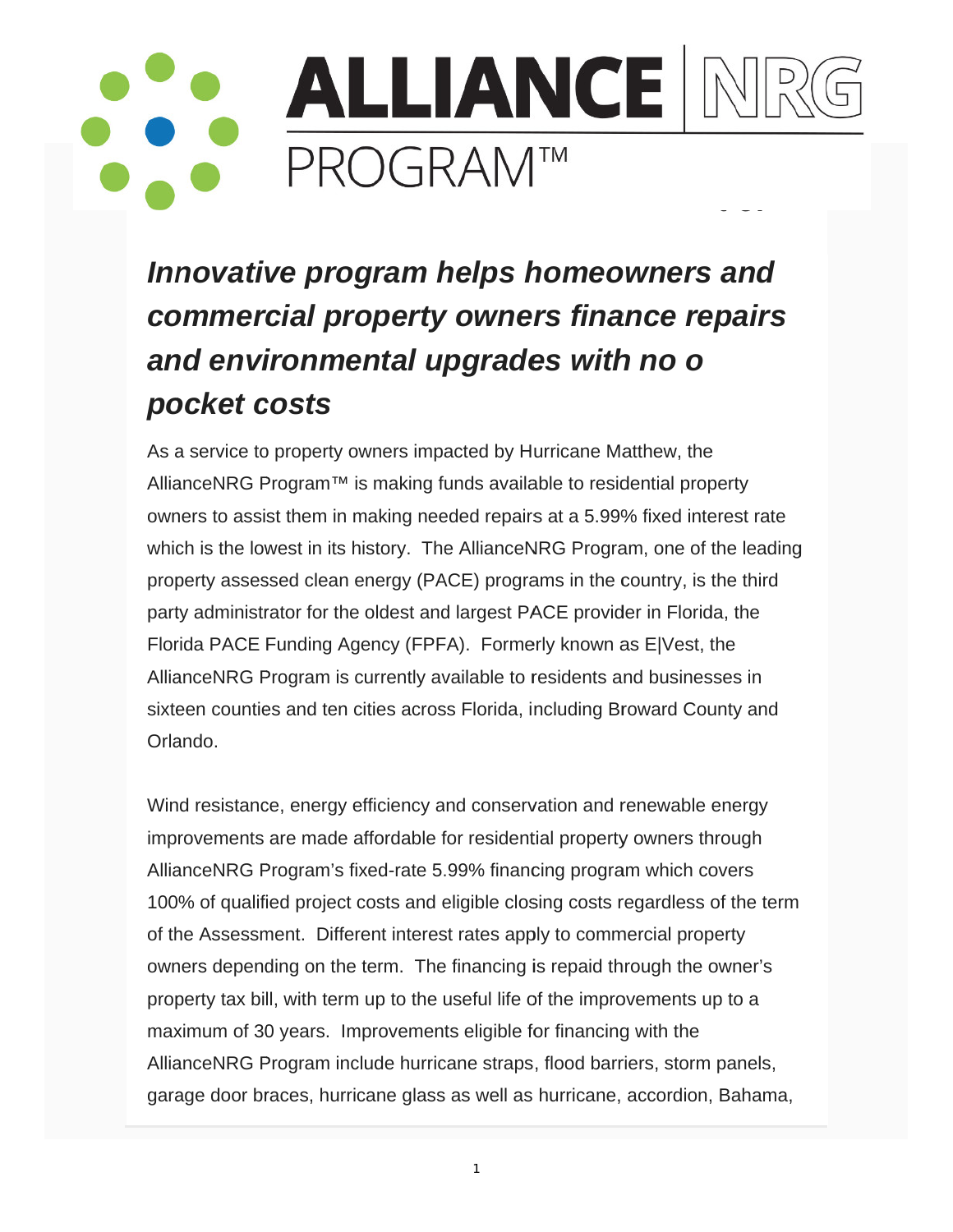colonial shutters and more.

"We recommend property owners take a holistic approach to wind mitigation in order to prepare their properties to withstand a hurricane. Besides lowered energy bills, they often see reductions in property insurance premiums for mitigation efforts such as installing hurricane shutters, reinforcing roof-to-wall connections and garage door bracing," noted Paul Handerhan, Senior Vice President, Public Policy, for the Florida Association for Insurance Reform.

Interested property owners can check if their property is eligible at www.AllianceNRG.com. Application and approval is fast and easy online. If PACE is not available in your community, contact your County Commission.

*The AllianceNRG Program is the largest PACE program in Florida and is the third party administrator for the Florida PACE Funding Agency (FPFA). FPFA was created in 2011 for the sole purpose of leveraging the advantages of an independent statewide approach to PACE financing. The AllianceNRG Program currently operates in Florida, California and Connecticut. In California the AllianceNRG Program is a program of the California Statewide Communities Development Authority's Open PACE Program.*

**For more information, please visit www.AllianceNRG.com***, or call (855) 509-9922 if you are a residential property owner, (855) 431-4400 if you are a commercial property owner, or (561)-409-0343 if you are a county or city.*

> *Copyright © 2016 Florida PACE Funding Agency, All rights reserved.* Sent by Florida PACE Funding Agency to local municipalities.

> > **Our mailing address is:** Florida PACE Funding Agency